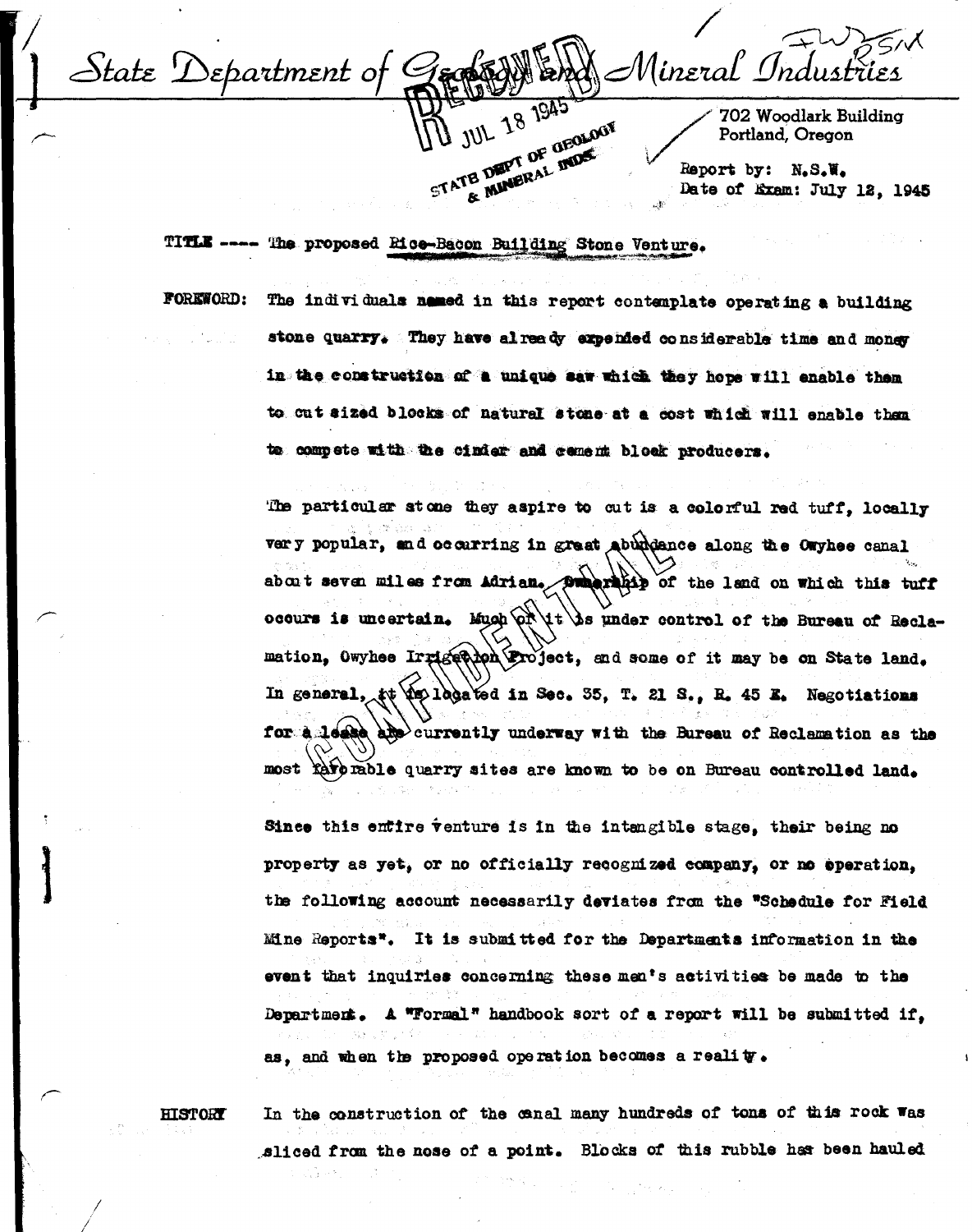State Department of Geology and Mineral Industries

702 Woodlark Building Portland, Oregon

away by natives and used for building purposes as far away as Harper and Nampa. Many large buildings have been constructed of it, notable: amongst which is the Friends Church, Greenleaf, Idaho.

PROPOSED PLANT

VOLIT AS

Rice and Bacon feel that the buying public would prefer natural stone to aggregate blocks. were such available in standard uniform sized shapes. In support of this contention they claim several construction projects are being held in abeyance in anticipation of their contemplate production. Furthermore, they feel that they can produce cut tuff to sell at a price on par with aggregate blocks. Such cutting tests and costs computations as they have made to dere admittedly far too incomplete to be conclusive, but this machine does have some novel feature Briefly, a saw is mounted on the rear of a re-built automobile. One motor operates the whole thit and the design is such that the machine drive along slewly as the saw cuts. Machine speed is geared down to 9 inches a minite Por extreme minimum. Tests indicate that a cutting speed of  $2\frac{1}{2}$ feet per minute can be expected with the present blade making a 10" deep cut.

In the field, they plan to level a quarry site (almost level now with the tuff massive and free of joints or weather cracks) and then make a series of parallel cuts down into the surface, both longitudinally and laterally Blocks thus cut will then be cut to size and smooth on four sides, and th will be extracted by splitting them out in the conventional way. As a result, two opposite faces will show natural breaks.

The whole idea may well be economically unsound, but the rock IS locally popular and the men are wide awake, enthusiastic mechanics with an idea.